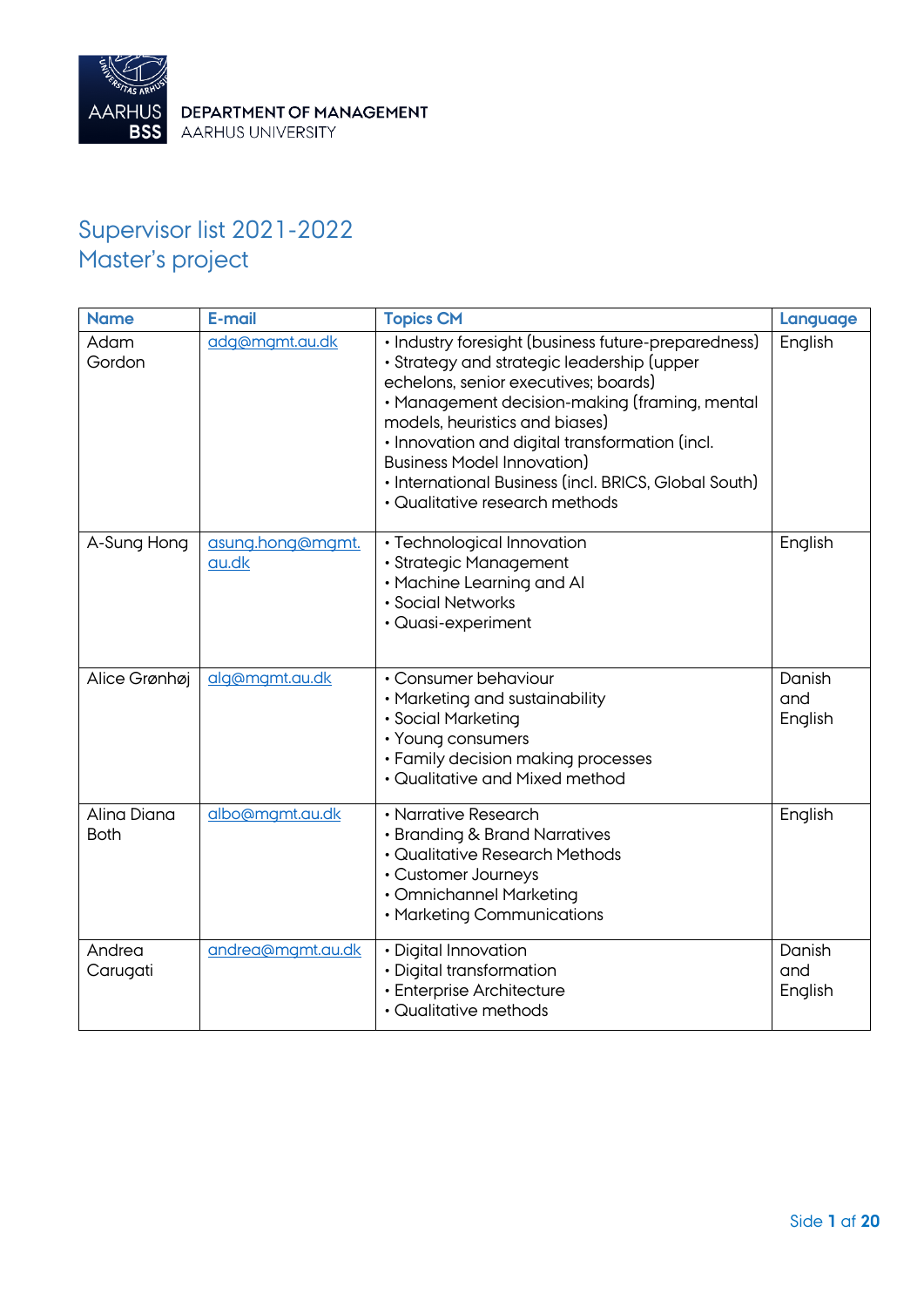

| <b>Name</b>                               | E-mail                        | <b>Topics CM</b>                                                                                                                                                                                                                                                                      | Language                 |
|-------------------------------------------|-------------------------------|---------------------------------------------------------------------------------------------------------------------------------------------------------------------------------------------------------------------------------------------------------------------------------------|--------------------------|
| Anna B. Holm                              | annah@mgmt.au.dk              | • Human Resource Management<br>• Business models and business model innovation<br>• Recruitment, selec?? on and retention of<br>employees<br>• Employer branding<br>• Platform and gig work<br>• News media and media management                                                      | Danish<br>and<br>English |
| Anne Ellerup<br>Nielsen                   | aen@mgmt.au.dk                | • A qualitative approach (content/discourse<br>analysis) to:<br>· Corporate communication<br>• Corporate branding<br>· Stakeholder relation<br>management/communication<br>• CSR and sustainability<br>management/communication<br>• Corporate volunteering<br>• Community engagement | Danish<br>and<br>English |
| Anne Peschel                              | peschel@mgmt.au.dk            | • Quantitative marketing research including<br>experimental approaches<br>• Consumer behaviour / customer insights<br>• Customer segmentation<br>• Pricing<br>• Diversity & Inclusion                                                                                                 | Danish<br>and<br>English |
| Ann-Kristina<br>Løkke Møller              | aklm@mgmt.au.dk               | · Organisational behaviour<br>• Human Resource Management<br>• Well-being and attendance behaviour<br>(absenteeism and presenteeism)<br>· Leadership<br>• Public sector organisations<br>• Quantitative and qualitative research methods                                              | Danish<br>and<br>English |
| Bart<br>Verwaeren                         | bart.verwaeren@<br>mgmt.au.dk | · Organizational behavior<br>• Quantitative methods<br>• Human Resources Management<br>• Individual/team Creativity<br>• Innovative work behavior                                                                                                                                     | English                  |
| <b>Birger</b><br><b>Boutrup</b><br>Jensen | bbo@mgmt.au.dk                | • Pricing strategy and value-based pricing (B2B)<br>• Consumer-related pricing issues<br>• Online pricing<br>• Price promotions<br>• Private labels<br>• Consumer-to-consumer selling/buying (e.g.,<br>DBA, Facebook Marketplace etc.)                                                | Danish<br>and<br>English |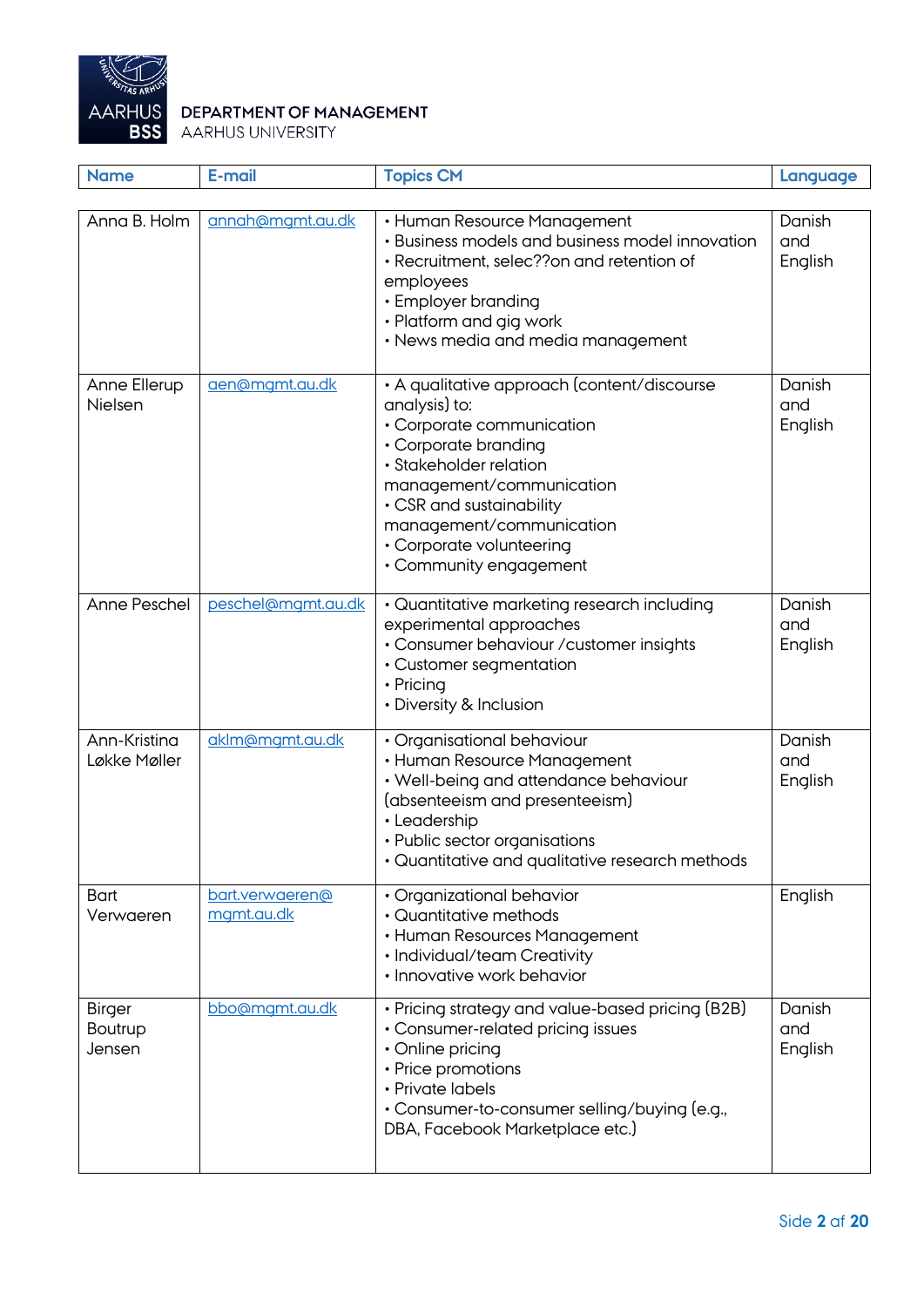

| <b>Name</b>                       | E-mail          | <b>Topics CM</b>                                                                                                                                                                                                                                                                                                                                                                             | Language                 |
|-----------------------------------|-----------------|----------------------------------------------------------------------------------------------------------------------------------------------------------------------------------------------------------------------------------------------------------------------------------------------------------------------------------------------------------------------------------------------|--------------------------|
| <b>Bjarne Rerup</b><br>Schlichter | brs@mgmt.au.dk  | • ERP Systems<br>• Management of complex IS/IT projects, agility,<br>value of IT<br>• IT in the health sector<br>• Management of IT (organisations)<br>• IT procurement and sourcing (Outsourcing)<br>• Qualitative methods<br>• Conflicts (IT) IT law suits, Trust                                                                                                                          | Danish<br>and<br>English |
| Brandi S.<br>Morris               | bsm@mgmt.au.dk  | • Engagement<br>· Marketing communication psychology &<br>strategy<br>· Behavioral economics/decision-making<br>• Design Thinking & Consumer Behavior<br>• The biased assimilation of information<br>/motivated reasoning<br>• Neuroscience of Emotion<br>• Story<br>• Experimental design<br>• Donation psychology<br>• Climate change & sustainability<br>• Public engagement with science | Danish<br>and<br>English |
| Camilla<br>Kølsen<br>Petersen     | ckp@mgmt.au.dk  | • Digital innovation & transformation (individual,<br>company and societal levels)<br>• business model innovation<br>• evaluation/benefit management<br>• emerging technology and change<br>management<br>• design processes<br>• topics in the cross section of 'People, technology,<br>and business'                                                                                       | Danish<br>and<br>English |
| Carsten<br>Bergenholtz            | cabe@mgmt.au.dk | • Organizational behavior<br>· Social networks<br>• Incentives and rewards<br>• Experiments                                                                                                                                                                                                                                                                                                  | Danish<br>and<br>English |
| Charlotte J.<br><b>Brandt</b>     | chjb@mgmt.au.dk | • Digital transformation<br>• Organisational adoption and implementation of<br>information systems<br>• Strategic use of information systems<br>• Enterprise architecture<br>• Project management and portfolio<br>management<br>• IT in the public sector<br>• Qualitative methods                                                                                                          | Danish<br>and<br>English |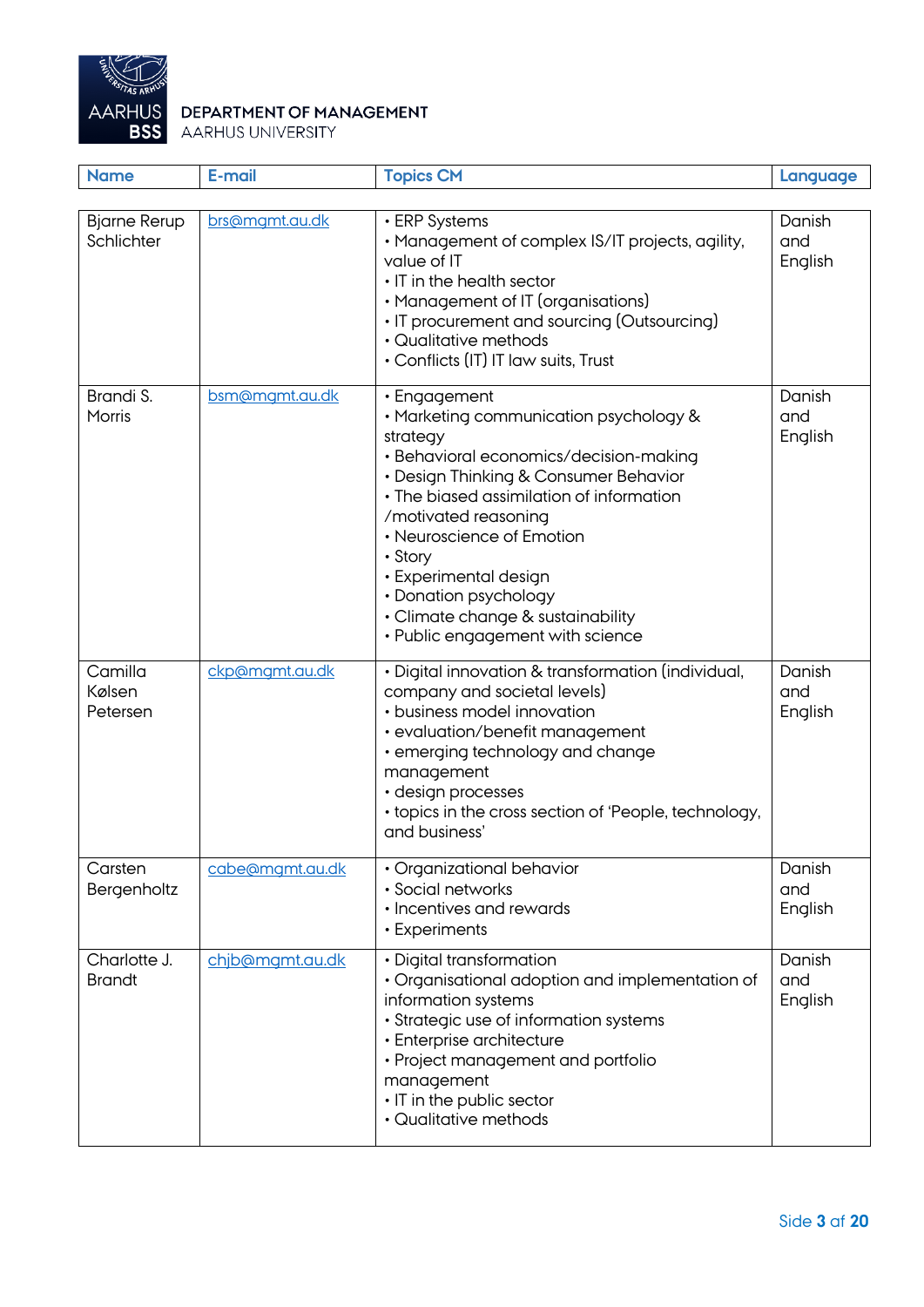

| <b>Name</b>                    | E-mail             | <b>Topics CM</b>                                                                                                                                                                                                                                   | Language                 |
|--------------------------------|--------------------|----------------------------------------------------------------------------------------------------------------------------------------------------------------------------------------------------------------------------------------------------|--------------------------|
| Chris<br>Ellegaard             | chrel@mgmt.au.dk   | · Buyer-supplier relationship management<br>• Global sourcing<br>• Outsourcing<br>· Strategic purchasing                                                                                                                                           | Danish<br>and<br>English |
| Christian<br>Truelsen<br>Elbæk | chel@mgmt.au.dk    | • Behavioural Economics<br>• Judgement and Decision-Making<br>• Consumer Psychology<br>• Moral Psychology and Business Ethics<br>• Nudging<br>• Leadership Psychology                                                                              | Danish<br>and<br>English |
| <b>Claus Thrane</b>            | thrane@mgmt.au.dk  | • Entrepreneurship social and for profit<br>• Business models<br>· Entrepreneurship learning and education<br>• Startups and new venture creation<br>· Strategic management<br>· Innovation<br>• Corporate entrepreneurship<br>• Public innovation | Danish<br>and<br>English |
| Darius-Aurel<br>Frank          | df@mgmt.au.dk      | • Innovation Adoption<br>• New Product Development<br>• Consumer Behaviour Research<br>• Decision-making & Biases<br>· Artificial Intelligence                                                                                                     | Danish<br>and<br>English |
| Dorthe<br>Døjbak<br>Håkonsson  | dod@btech.au.dk    | • Organization and Management Theory<br>• Organizational Design<br>· Organizational Behavior<br>• Emotions and Cognitions                                                                                                                          | Danish<br>and<br>English |
| Eliane<br>Choquette            | elianec@mgmt.au.dk | • International business<br>· International marketing<br>• Multinational enterprises<br>• Trade Policy<br>• Business Psychology                                                                                                                    | Danish<br>and<br>English |
| Elmer<br>Steensen              | elm@mgmt.au.dk     | · Strategic analysis<br>• Strategy development<br>· Strategic management<br>• Marketing strategy                                                                                                                                                   | Danish<br>and<br>English |
| Erik<br>Kloppenborg<br>Madsen  | erk@mgmt.au.dk     | • Consumer behaviour<br>• Environmental issues<br>• Market communication<br>• Social responsibility                                                                                                                                                | Danish<br>and<br>English |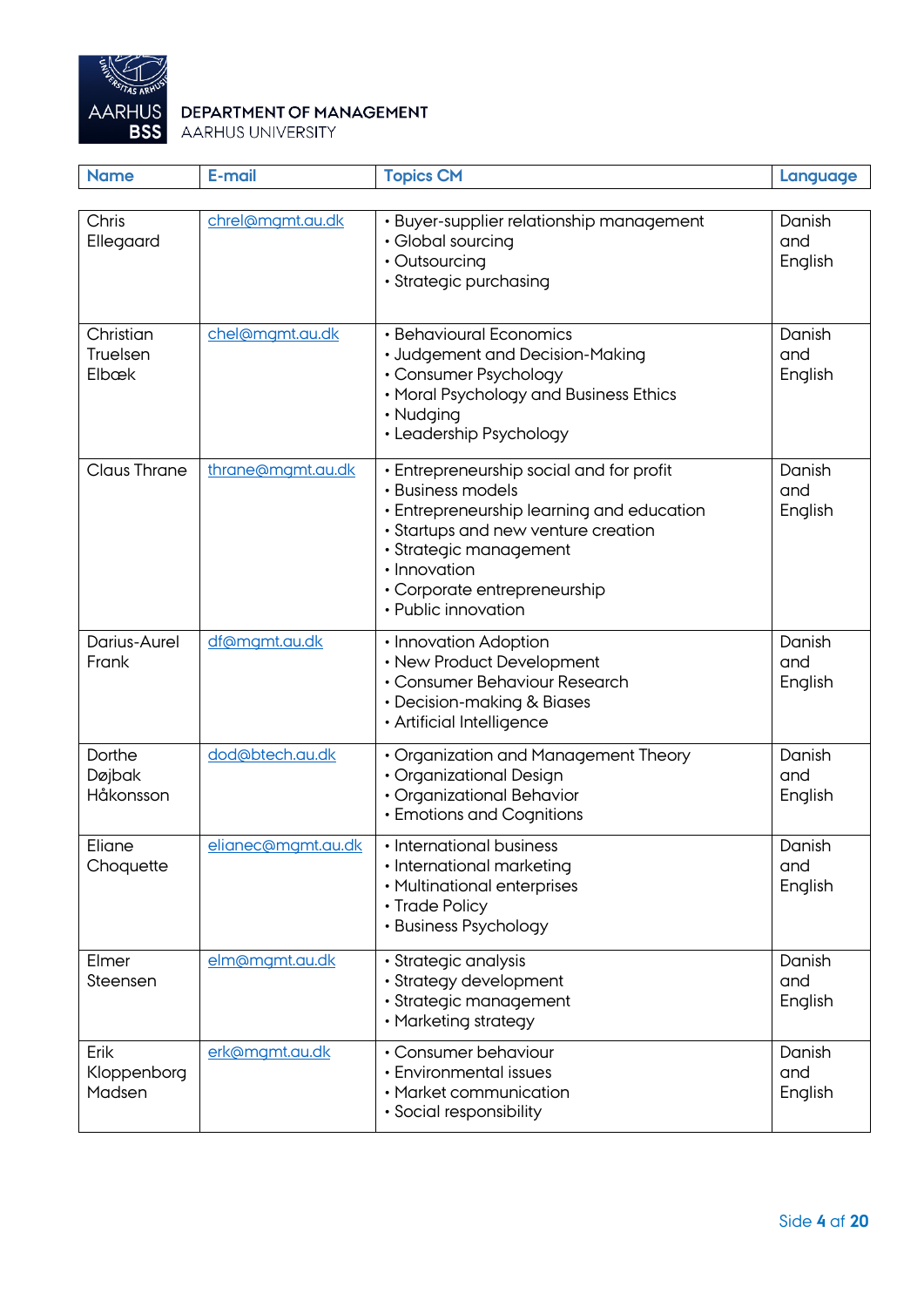

| <b>Name</b>                    | E-mail                        | <b>Topics CM</b>                                                                                                                                                                                                         | Language                 |
|--------------------------------|-------------------------------|--------------------------------------------------------------------------------------------------------------------------------------------------------------------------------------------------------------------------|--------------------------|
|                                |                               |                                                                                                                                                                                                                          |                          |
| <b>Erik Reimer</b><br>Larsen   | erik.larsen@mgmt.au.<br>dk    | · Strategic management<br>• Organizational theory<br>· Strategic operations<br>· Electricity markets<br>• Business Dynamics / Systems thinking                                                                           | Danish<br>and<br>English |
| Franziska<br>Günzel-<br>Jensen | frang@mgmt.au.dk              | • Entrepreneurship: social and for profit<br>· Startups and New Venture Creation<br>· Sustainability<br>· Business Model Innovation<br>• Business Ethics                                                                 | English                  |
| George Tsalis                  | tsalis@mamt.au.dk             | · Consumer behaviour<br>· Consumer price involvement<br>· Sustainability<br>• Food loss and waste<br>• Business ethics                                                                                                   | Danish<br>and<br>English |
| Georgios<br><b>Tsirozidis</b>  | gets@mgmt.au.dk               | $\cdot$ Trust<br>• Data sharing<br>· Innovation management<br>· Organisational structures<br>• Marketing<br>· Technology acceptance and adoption                                                                         | English                  |
| Hanne Kragh                    | hak@mgmt.au.dk                | · Buyer-supplier relationship management<br>· Supplier involvement in innovation<br>· Knowledge sharing in innovation<br>· Business-to-business marketing management<br>• Qualitative methods                            | Danish<br>and<br>English |
| Hanne<br>Nørreklit             | hannenorreklit@mgm<br>t.au.dk | · Management control<br>· Performance management<br>· Strategic management accounting<br>• Management accounting and the social context<br>· Transfer pricing<br>· Management rhetoric<br>• Management by digitalisation | Danish<br>and<br>English |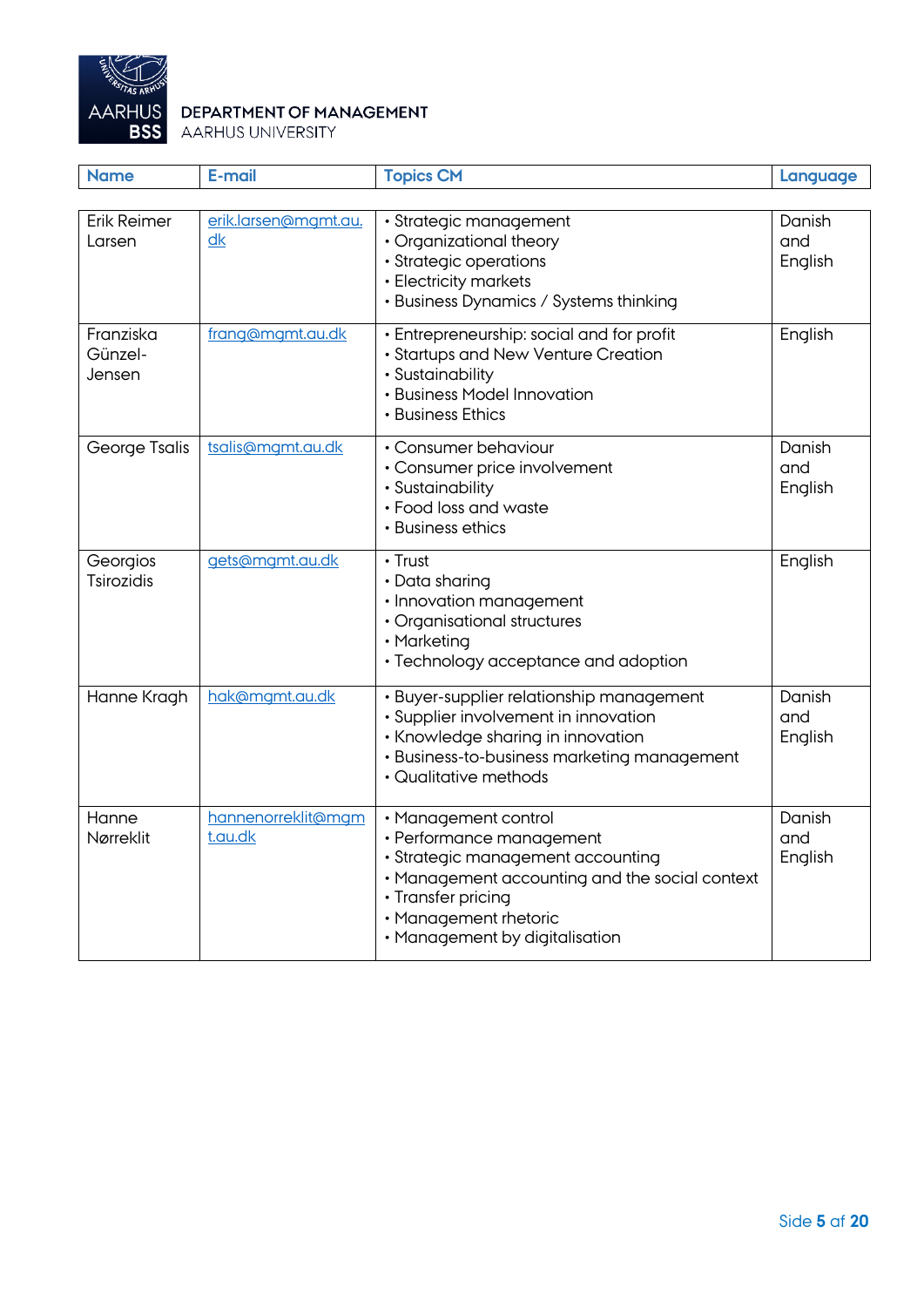

| <b>Name</b>                        | E-mail                         | <b>Topics CM</b>                                                                                                                                                                                                                                                                                      | Language                 |
|------------------------------------|--------------------------------|-------------------------------------------------------------------------------------------------------------------------------------------------------------------------------------------------------------------------------------------------------------------------------------------------------|--------------------------|
|                                    |                                |                                                                                                                                                                                                                                                                                                       |                          |
| Heidi<br>Houlberg<br>Salomonsen    | hhs@mgmt.au.dk                 | • Public Sector Organization<br>• Public Management<br>• Reputation Management<br>• Organizational Culture and Identity<br>• Organizational Change<br>• Political and Government Communication<br>• Public Relations<br>• Management Communication<br>• Mediatization<br>• Leadership<br>• Motivation | Danish<br>and<br>English |
| <b>Helle Alsted</b><br>Søndergaard | hals@mgmt.au.dk                | • Innovation management<br>· Open innovation<br>• New product development<br>• Design thinking<br>• User innovation<br>• Digital innovation                                                                                                                                                           | Danish<br>and<br>English |
| Helle<br>Neergaard                 | Helle.Neergaard@mg<br>mt.au.dk | • Gender and diversity in organizations,<br>leadership, and entrepreneurship<br>· Social entrepreneurship<br>• Rural entrepreneurship                                                                                                                                                                 | Danish<br>and<br>English |
| Henrik B.<br>Sørensen              | here@mgmt.au.dk                | • Organization theory (design and behaviour)<br>• Strategy and disruption<br>$\cdot$ HRM<br>$\cdot$ Culture                                                                                                                                                                                           | Danish<br>and<br>English |
| Henrike<br>Konzag                  | konzag@mgmt.au.dk              | • Information Systems<br>• Health IT<br>• Organization Design<br>• Enterprise Architecture<br>· Digital Transformation                                                                                                                                                                                | Danish<br>and<br>English |
| Hermes<br>Arthur Hjorth            | arthur@mgmt.au.dk              | • Agent-Based Modelling in organizational or<br>social sciences research<br>• Natural Language Processing in business,<br>organizations and society<br>• Digital Education and Learning Design<br>• Learning Assessment<br>• Social Networks Analysis                                                 | Danish<br>and<br>English |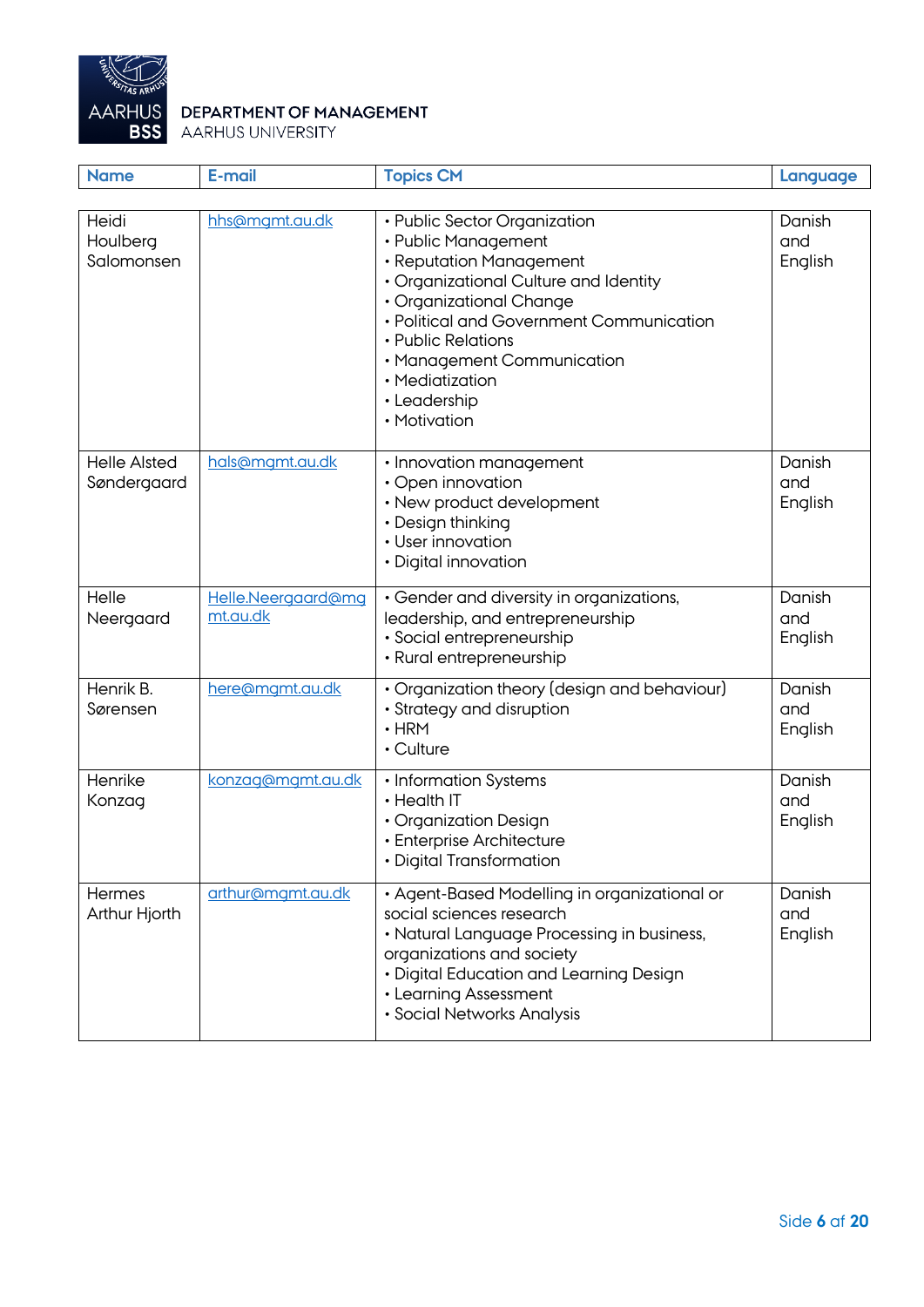

| <b>Name</b>             | E-mail                   | <b>Topics CM</b>                                                                                                                                                                                                                                                                                 | Language                 |
|-------------------------|--------------------------|--------------------------------------------------------------------------------------------------------------------------------------------------------------------------------------------------------------------------------------------------------------------------------------------------|--------------------------|
| Irene Pollach           | ip@mgmt.au.dk            | • Corporate communication<br>• Corporate reputation<br>• CSR and sustainability<br>• Media relations<br>• Reporting<br>• Investor relations                                                                                                                                                      | Danish<br>and<br>English |
| Jacob Lund<br>Orquin    | jalo@mgmt.au.dk          | • Nudging<br>• Consumer behaviour<br>• Economic psychology<br>• Neuromarketing<br>• Neuroeconomics                                                                                                                                                                                               | Danish<br>and<br>English |
| Jacob<br>Sherson        | sherson@mgmt.au.dk       | • Understanding creativity and 21st century skills<br>• Case studies in corporate AI and hybrid<br>intelligence<br>• Skills and training in high-technology sectors<br>• Corporate communication gaps in the age of AI<br>• Blockchain solutions<br>• Gamification, simulations and data science | Danish<br>and<br>English |
| Jacob Kjær<br>Eskildsen | eskildsen@mgmt.<br>au.dk | • Performance measurement & management<br>• Human Resource Management<br>• Job satisfaction<br>• Marketing Research<br>• Customer satisfaction<br>• Quantitative methods                                                                                                                         | Danish<br>and<br>English |
| Jakob<br>Arnoldi        | jaar@mgmt.au.dk          | • Firm strategy in emerging markets<br>• International business<br>• Firm strategy<br>• Corporate governance<br>• Chinese business                                                                                                                                                               | Danish<br>and<br>English |
| Jakob<br>Lauring        | jala@mgmt.au.dk          | • International management<br>• Expatriates and international HRM<br>• Teams virtual and face-to-face<br>• Organisational behavior<br>• Organisational psychology<br>• Diversity management                                                                                                      | Danish<br>and<br>English |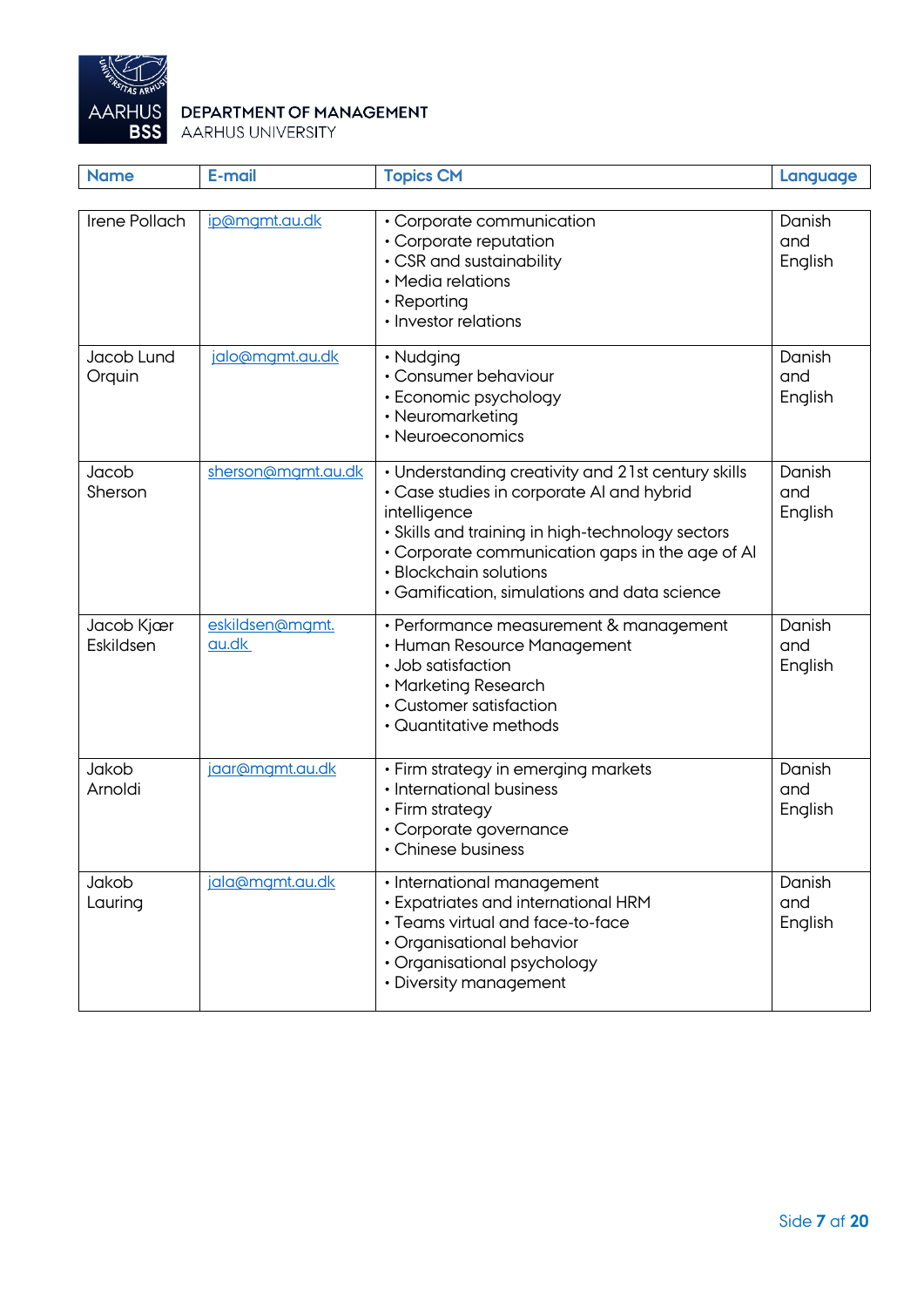

| <b>Name</b>                               | E-mail             | <b>Topics CM</b>                                                                                                                                                                                                                                                                                                  | Language                                              |
|-------------------------------------------|--------------------|-------------------------------------------------------------------------------------------------------------------------------------------------------------------------------------------------------------------------------------------------------------------------------------------------------------------|-------------------------------------------------------|
|                                           |                    |                                                                                                                                                                                                                                                                                                                   |                                                       |
| Janis Heinrich<br><b>Zickfeld</b>         | jz@mgmt.au.dk      | • Cognition & Emotion<br>• Moral Psychology<br>• Cross-Cultural Psychology<br>• Behavioral Economics<br>• Consumer Psychology<br>• Judgement & Decision Making<br>• Open Science & Reproducibility<br>• Business Ethics                                                                                           | Projects in<br>Eng/DA<br>(supervi-<br>sion in<br>Eng) |
| Jerry M Guo                               | imquo@mqmt.au.dk   | • Organizational learning<br>· Organizational adaptation and change<br>• Groups and teams<br>• Processes, procedures, and organizational<br>routines<br>• Hiring and personnel mobility<br>• Knowledge and knowledge management                                                                                   | English                                               |
| Jesper<br>Rosenberg<br>Hansen             | jhansen@mgmt.au.dk | • Strategy (this could for instance be: Industry<br>analysis; Resource-based view of strategy;<br>Strategy-as-practice)<br>• Organizational behaviour<br>• Leadership<br>• Public sector management<br>· Strategy in public organizations<br>• Organizational behaviour and leadership in<br>public organizations | Danish<br>and<br>English                              |
| Jessica<br>Aschemann-<br>Witzel           | jeaw@mgmt.au.dk    | • Consumer product perception and behaviour<br>• Marketing communication to consumers<br>• Sustainability in the food sector<br>• Plant-based food trend, food waste avoidance<br>action                                                                                                                          | Danish<br>and<br>English                              |
| <b>Johan Martin</b><br>Hjorth<br>Jacobsen | imhj@mgmt.au.dk    | • Crisis management and crisis communication<br>· Social marketing management<br>• Employer branding<br>• Change management and communication<br>• Corporate branding<br>· Strategic leadership and communication                                                                                                 | Danish<br>and<br>English                              |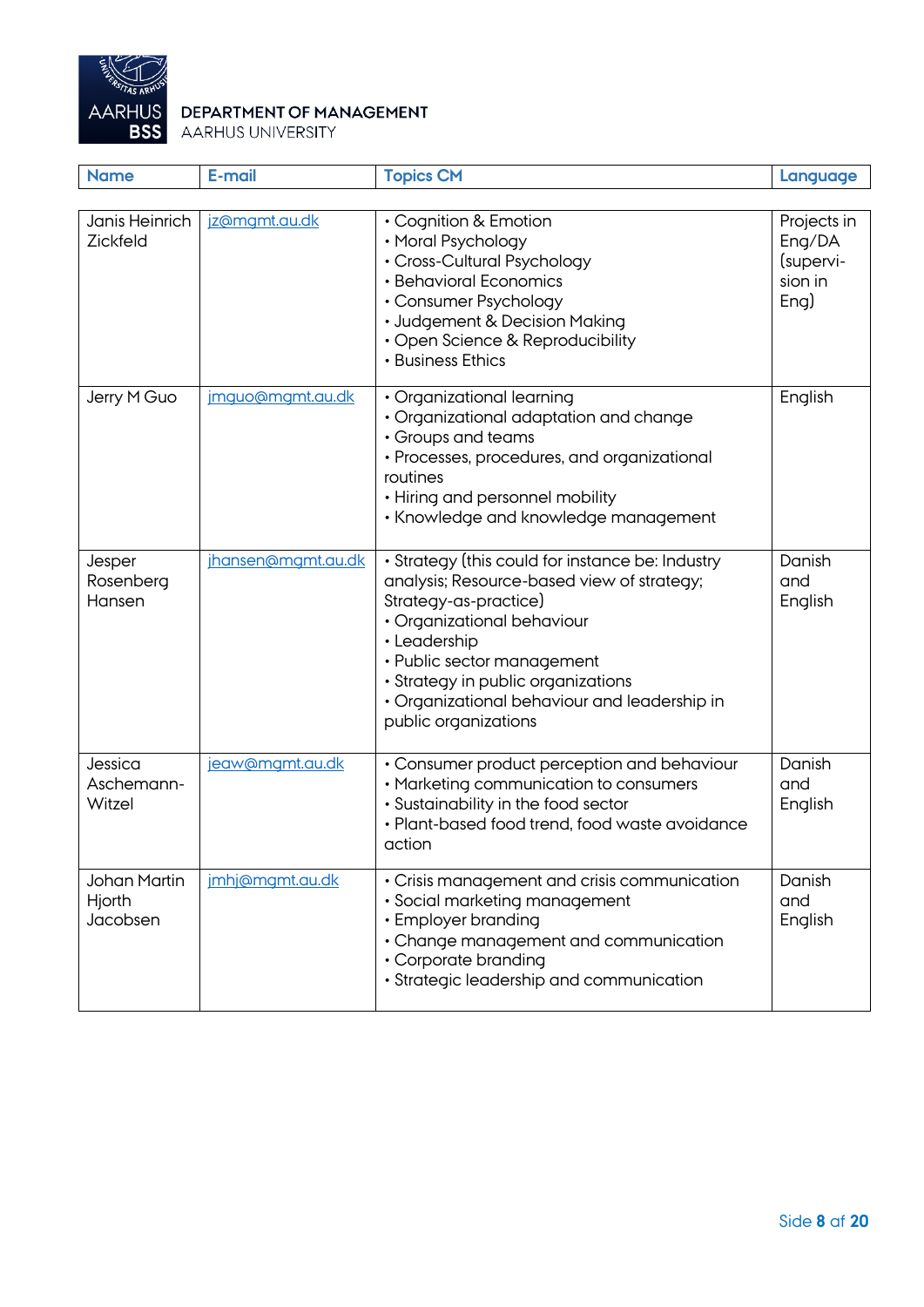

| <b>Name</b>          | E-mail                           | <b>Topics CM</b>                                                                                                                                                                                                                                                                                               | Language                 |
|----------------------|----------------------------------|----------------------------------------------------------------------------------------------------------------------------------------------------------------------------------------------------------------------------------------------------------------------------------------------------------------|--------------------------|
| John Parm<br>Ulhøi   | jpu@mgmt.au.dk                   | • Business Development and Business Model<br>Change<br>• Change Management<br>· Organizational Behaviour<br>• Organizational Design<br>• Organizational Development<br>· Organizational Digitalization<br>• Innovation and Entrepreneurship<br>• Environmental Management<br>• Corporate Social Responsibility | Danish<br>and<br>English |
| John<br>Thøgersen    | jbt@mgmt.au.dk                   | • Sustainability marketing<br>• Sustainable consumption<br>• Behavioural economics<br>• Product labelling<br>• Environmental issues in marketing and<br>consumer behavior<br>• Consumer behaviour                                                                                                              | Danish<br>and<br>English |
| Jorge Rincon         | jorge@mgmt.au.dk                 | • Consumer behaviour<br>· Sustainability<br>• Psychology of design<br>• Design for behaviour change<br>• Consumer Decisions & Decision-Making Biases'                                                                                                                                                          | English                  |
| Juliane<br>Moellmann | juliane.moellmann@<br>mgmt.au.dk | · Organizational design<br>• Corporate venturing<br>• Corporate-startup-collaboration<br>· Innovation management<br>• Open innovation<br>• Knowledge transfer<br>• Knowledge management                                                                                                                        | English                  |
| Julie<br>Hesselberg  | juhe@mgmt.au.dk                  | • Consumer behavior<br>• Consumer culture<br>• Food sociology<br>• Family life<br>• Quantitative and qualitative methods                                                                                                                                                                                       | Danish<br>and<br>English |
| Karen Brunsø         | kab@mgmt.au.dk                   | • Consumer behaviour<br>• Market communication<br>• Branding<br>• Cross-cultural marketing<br>• Food marketing                                                                                                                                                                                                 | Danish<br>and<br>English |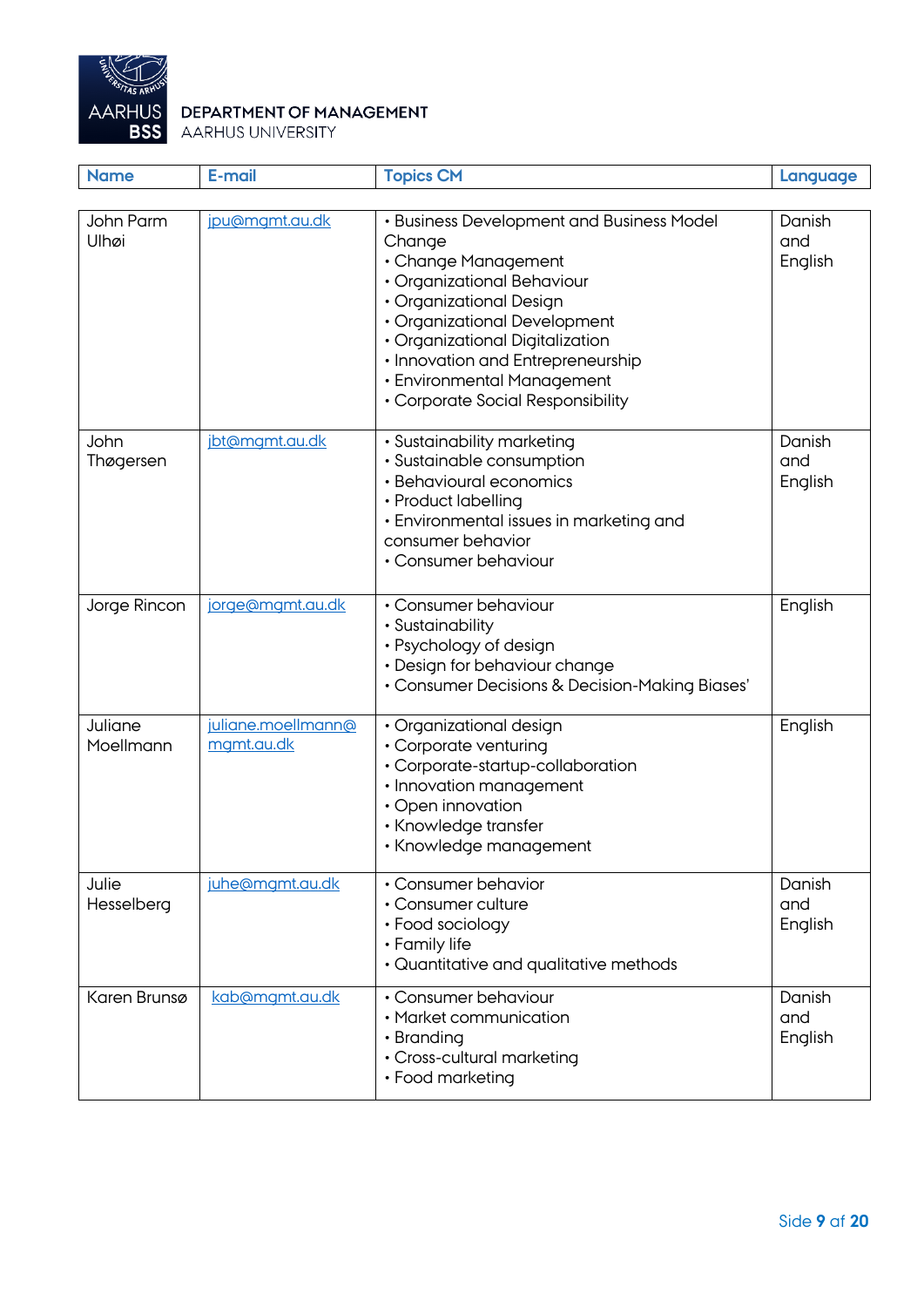

| <b>Name</b>                   | E-mail                              | <b>Topics CM</b>                                                                                                                                                                                                                                                                                                                       | Language                 |
|-------------------------------|-------------------------------------|----------------------------------------------------------------------------------------------------------------------------------------------------------------------------------------------------------------------------------------------------------------------------------------------------------------------------------------|--------------------------|
| Keld                          | keldp@mgmt.au.dk                    | • IT business value                                                                                                                                                                                                                                                                                                                    | Danish                   |
| Pedersen                      |                                     | • Benefits realization<br>• Open innovation<br>$\cdot$ Open data<br>· IT project management<br>• Information systems analysis and design<br>· IT development<br>• IT implementation                                                                                                                                                    | and<br>English           |
| Klaus Brønd<br>Laursen        | Klausb.laursen@mg<br>mt.au.dk       | • Ecological economics<br>• Business network<br>• Business-to-Business<br>· Critical management studies<br>• Qualitative methods<br>· Inter-organisational relationships<br>• Organic food production<br>• Business ethics                                                                                                             | Danish<br>and<br>English |
| <b>Klaus Grunert</b>          | klg@mgmt.au.dk                      | • Competitor analysis<br>• Consumer behaviour<br>• Innovation<br>• Food and agribusiness marketing<br>• Market research methods<br>• Marketing strategy<br>• Product development                                                                                                                                                       | Danish<br>and<br>English |
| <b>Knud Erik</b><br>Jørgensen | kej@mgmt.au.dk                      | • Knowledge implementing<br>• Knowledge organisation<br>• Knowledge sharing<br>• Organisational analysis<br>· Organisational change<br>• Organisational development<br>• Team theory and development<br>• Deep involvement<br>• Empowerment<br>• Human ressource management<br>• Project porte folio Management<br>• Change management | Danish<br>and<br>English |
| Lars<br>Frederiksen           | I.frederiksen@mgmt.<br><u>au.dk</u> | • Innovation Management<br>• Entrepreneurship<br>• Digital transformation<br>· Start-ups and business development<br>· Strategic technology management<br>• Online communities and social networks<br>• Boards in new ventures                                                                                                         | Danish<br>and<br>English |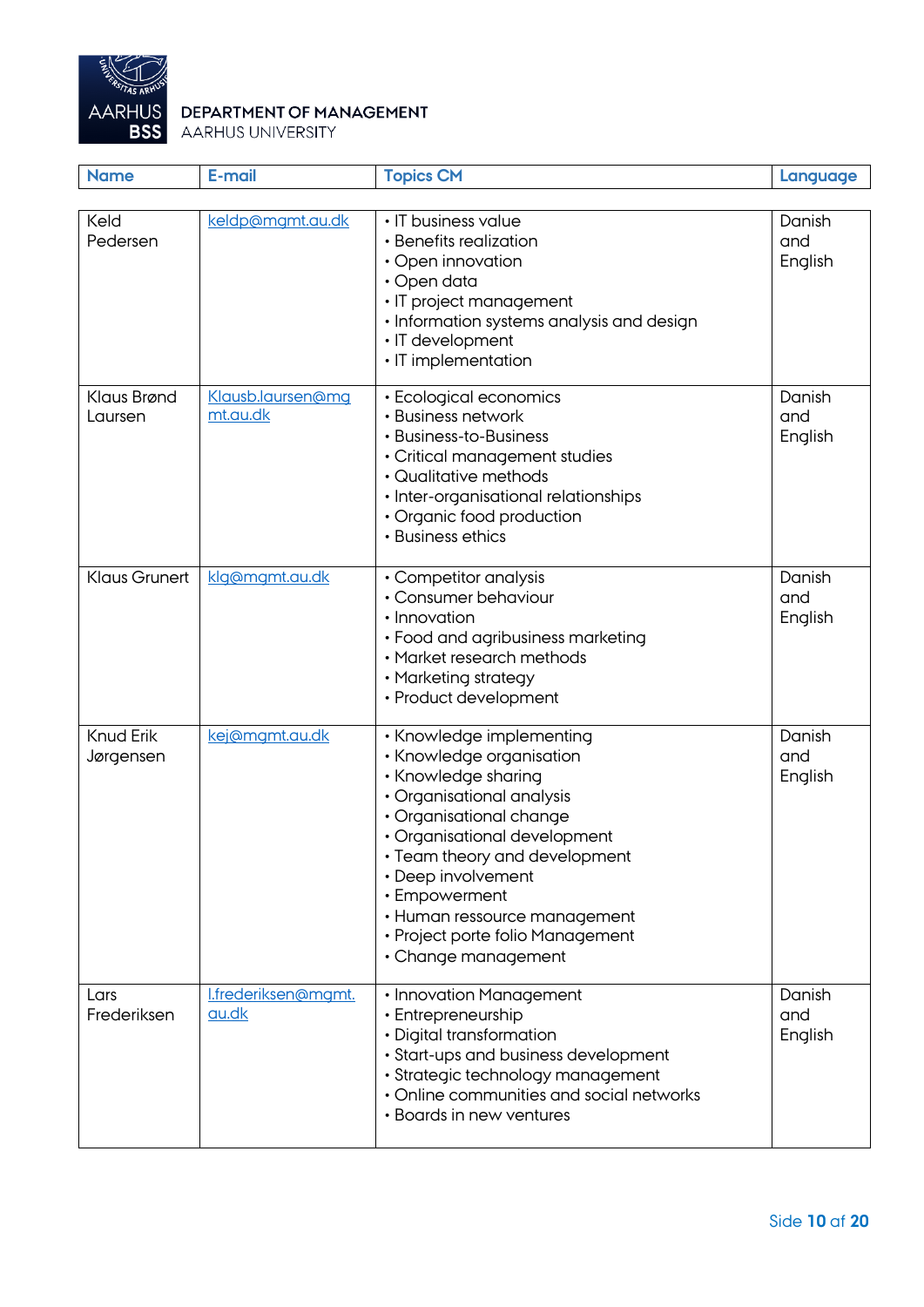

| <b>Name</b>               | E-mail                               | <b>Topics CM</b>                                                                                                                                                                                                                                                               | Language                                              |
|---------------------------|--------------------------------------|--------------------------------------------------------------------------------------------------------------------------------------------------------------------------------------------------------------------------------------------------------------------------------|-------------------------------------------------------|
|                           |                                      |                                                                                                                                                                                                                                                                                |                                                       |
| Lars Kristian<br>Hansen   | Ikh@mgmt.au.dk                       | • IT strategy<br>· Project, program, portfolio management<br>• Agile projects and portfolios<br>• Value and benefits in projects<br>• New forms of management                                                                                                                  | Danish<br>and<br>English                              |
| Lars Esbjerg              | lae@mgmt.au.dk                       | • B-t-B relationships and networks<br>• Marketing channels<br>• Market practices<br>• Retailer branding and retailer brand<br>management<br>• Retailer buying<br>· Inter-organisational relationships                                                                          | Danish<br>and<br>English                              |
| Lars Haahr                | larshaahr@mamt.au.<br>$\frac{d}{dx}$ | · Robotics, AI and ML strategy and management<br>· Digital platform and IT-architecture strategy and<br>management<br>· Digital human resource strategy and<br>management<br>· Social media strategy and management<br>- Design science and design thinking research<br>method | Danish<br>and<br>English                              |
| Liisa<br>Lähteenmäki      | liisal@mgmt.au.dk                    | • Consumer behaviour<br>• Consumer insight and co-creation in innovation<br>• Responsible marketing (health, sustainability,<br>social aspects)<br>• Food marketing and labelling<br>• Sensory marketing                                                                       | Projects in<br>Eng/DA<br>(supervi-<br>sion in<br>Eng) |
| Lina<br>Jacobsen          | lingj@mgmt.gu.dk                     | · Marketing<br>• Forbrugeradfærd/consumer behaviour<br>· Innovation<br>• Co-creation<br>· Diversity communication in marketing<br>· Social media marketing                                                                                                                     | Danish<br>and<br>English                              |
| Lise Tordrup              | lith@mgmt.au.dk                      | • Agile methods<br>· Software development<br>• IT project management<br>• Change management<br>· Knowledge management                                                                                                                                                          | Danish<br>and<br>English                              |
| Maartje<br><b>Mulders</b> | mamu@mgmt.au.dk                      | • Consumer behaviour and decision making<br>• Sustainability in food and packaging<br>• Food marketing and labelling<br>• Food-related involvement                                                                                                                             | English                                               |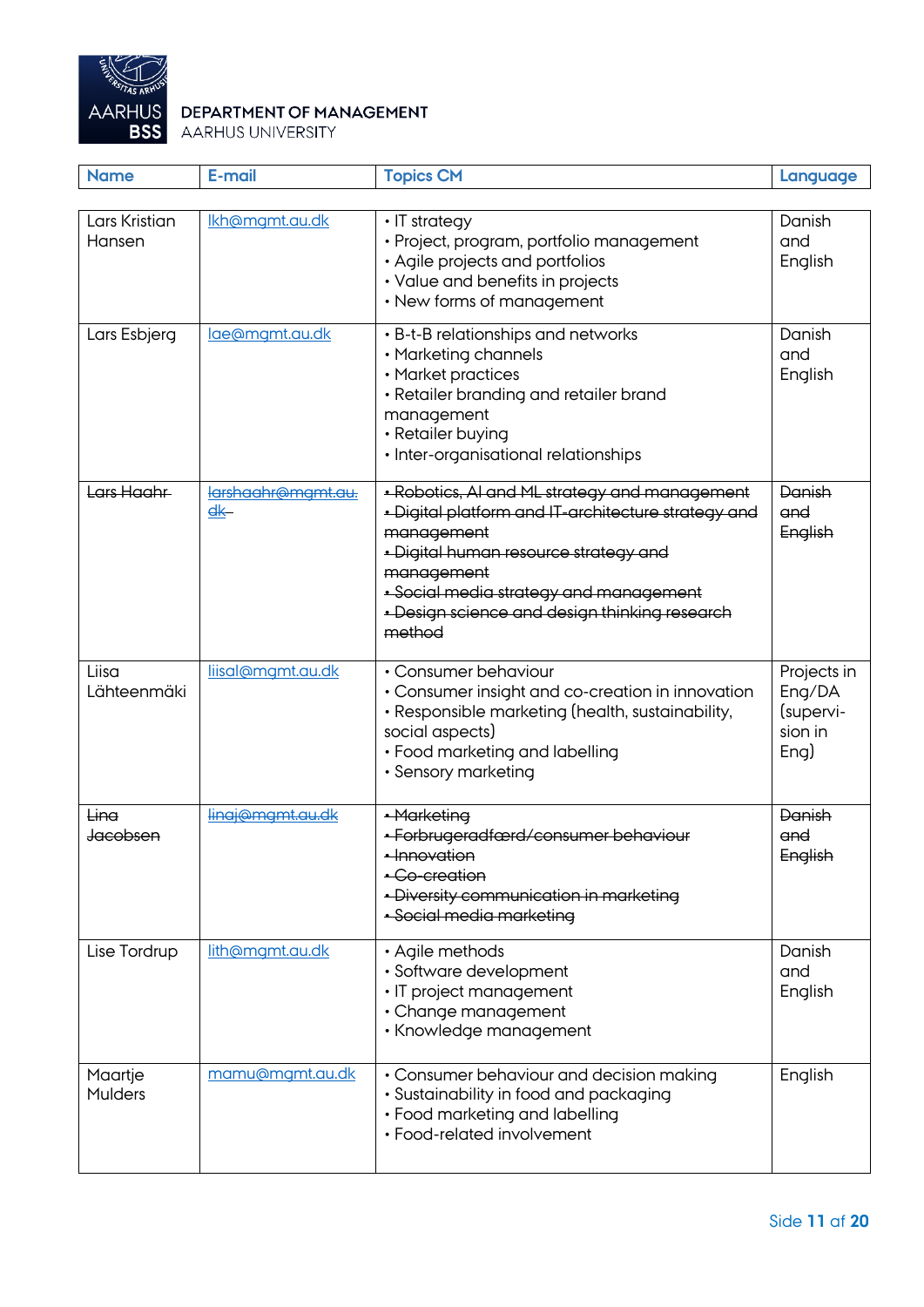

| <b>Name</b>              | E-mail                   | <b>Topics CM</b>                                                                                                                                                                                                                                                                                                                 | Language                 |
|--------------------------|--------------------------|----------------------------------------------------------------------------------------------------------------------------------------------------------------------------------------------------------------------------------------------------------------------------------------------------------------------------------|--------------------------|
|                          |                          |                                                                                                                                                                                                                                                                                                                                  |                          |
| Mai Skjøtt<br>Linneberg  | msl@mgmt.au.dk           | • CSR and Sustainability in business<br>• International business<br>• The multinational enterprise<br>• Knowledge Management<br>• Organizational Behavior<br>• Standards and Certification<br>• Paradox in Organizations<br>• Institutional theory                                                                               | Danish<br>and<br>English |
| Marco Hubert             | mah@mgmt.au.dk           | • E and M-commerce<br>• Digital Marketing<br>· Smart technology/Internet-of-Things<br>· Digital Touchpoints/Social Media<br>• Technostress<br>• Decision-Making<br>• Neuromarketing<br>• Consumer Neuroscience<br>• Marketing Research<br>· Innovation                                                                           | English                  |
| Margit<br>Malmmose       | mmalmmose@mgmt.<br>au.dk | • Management Accounting<br>• Public sector<br>• Budgetting<br>$\cdot$ Costing<br>• Performance measures                                                                                                                                                                                                                          | Danish<br>and<br>English |
| Maria Dahl<br>Andersen   | mda@mgmt.au.dk           | • Corporate Social Responsibility<br>• Human Resource Management<br>• Employee diversity and inclusion<br>• Organisational practices and processes<br>· Paradoxes/organisational tensions<br>• Corporate communication<br>· Qualitative research methods                                                                         | Danish<br>and<br>English |
| Marija<br><b>Banovic</b> | maba@mgmt.au.dk          | • Consumer Behaviour<br>• Food Marketing<br>• Decision-making and emotions<br>• Product perception and attitude<br>• New product development<br>• Food Choices and Food-Related Behaviour<br>· Sustainable consumption, meat alternatives and<br>plant-based food trend<br>• Economic Psychology<br>• Marketing Research Methods | English                  |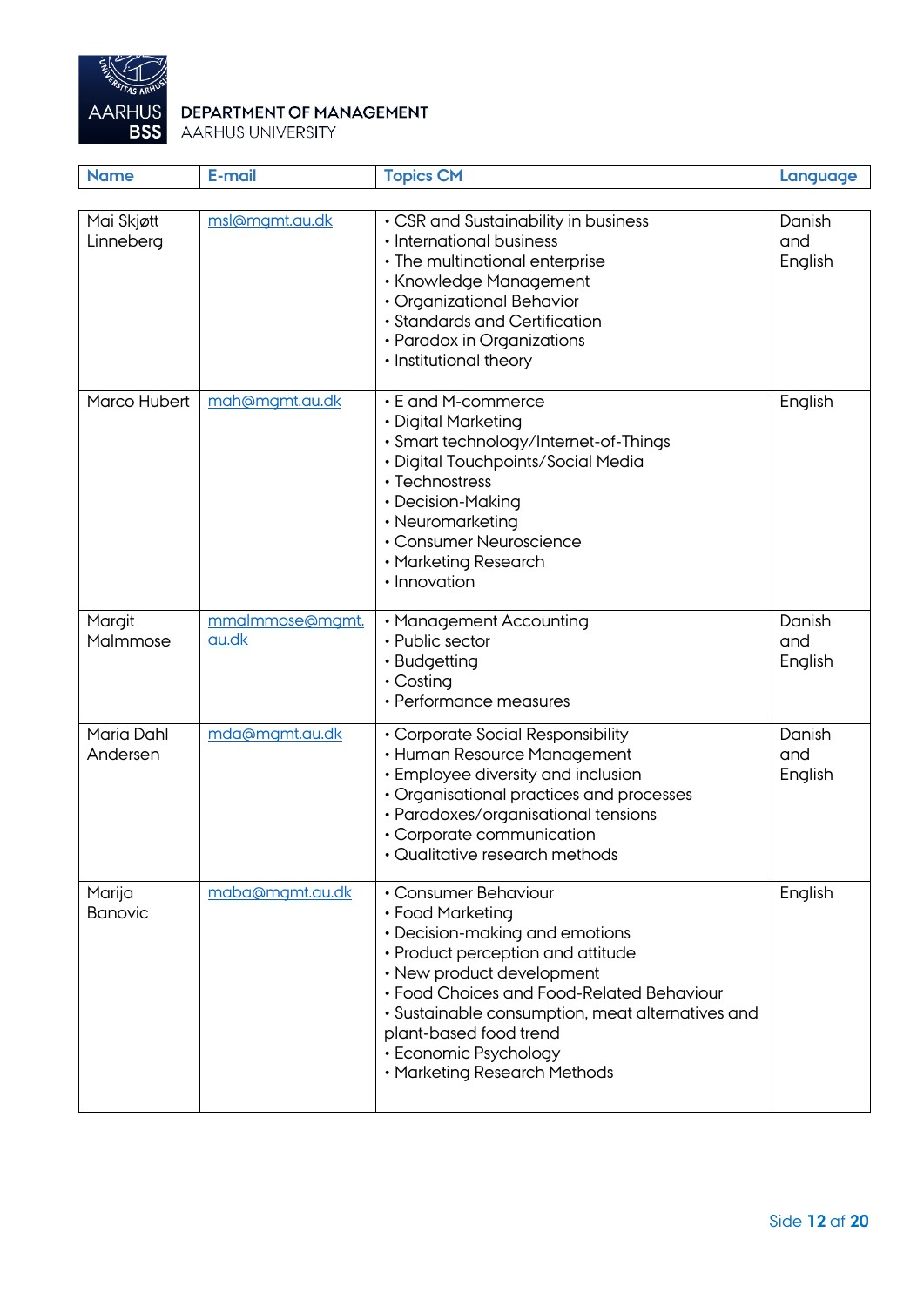

| <b>Name</b>                      | E-mail                                | <b>Topics CM</b>                                                                                                                                                                                                                                        | Language                                              |
|----------------------------------|---------------------------------------|---------------------------------------------------------------------------------------------------------------------------------------------------------------------------------------------------------------------------------------------------------|-------------------------------------------------------|
| Markus<br><b>Brunner</b>         | mab@mgmt.au.dk                        | • Management and Cost Accounting<br>• Management Control Systems<br>• Performance evaluation<br>· Incentive systems<br>• Budgeting<br>• Transfer Pricing                                                                                                | English                                               |
| Martin Norlyk<br>Jørgensen       | mnj@mgmt.au.dk                        | • Buyer-supplier relationships<br>• Global sourcing<br>· Supplier development<br>• Boundary spanning                                                                                                                                                    | Danish<br>and<br>English                              |
| Masoumeh<br>Hosseinpour          | mh@mgmt.au.dk                         | • Consumer health related behaviour<br>• Consumer's engagement with technology<br>• Multi-channel marketing and retailing<br>• Atmospheric cues                                                                                                         | English                                               |
| Merle<br>Frederike<br>Rautenberg | merle.rautenberg@<br>mgmt.au.dk       | • Business Communication/Corporate<br>Communication<br>• CSR/sustainability management<br>• CSR communication<br>· Stakeholder management/communication<br>· Industry experience in:<br>communication/marketing, sustainability/CSR<br>• Paradox theory | English                                               |
| Mette<br>Jakobsen                | mjakobsen@mgmt.au<br>$\underline{dk}$ | • Quantitative survey based analysis<br>· Organisational behaviour<br>• Job attitudes (e.g., job satisfaction and<br>commitment)<br>• Public management and public sector<br>organisations<br>• Customer satisfaction                                   | Danish<br>and<br>English                              |
| Michela<br><b>Beretta</b>        | micbe@mgmt.au.dk                      | • New product development<br>• Innovation management<br>• Digital transformation<br>• Agile<br>• Crowdsourcing<br>· Idea management                                                                                                                     | Projects in<br>Eng/DA<br>(supervi-<br>sion in<br>Eng) |
| Mikael<br>Søndergaard            | msoendergaard@mg<br>mt.au.dk          | • International Management<br>• International Business<br>• Cross cultural management<br>• International HR<br>· Globalization<br>• Boundary Spanning                                                                                                   | Danish<br>and<br>English                              |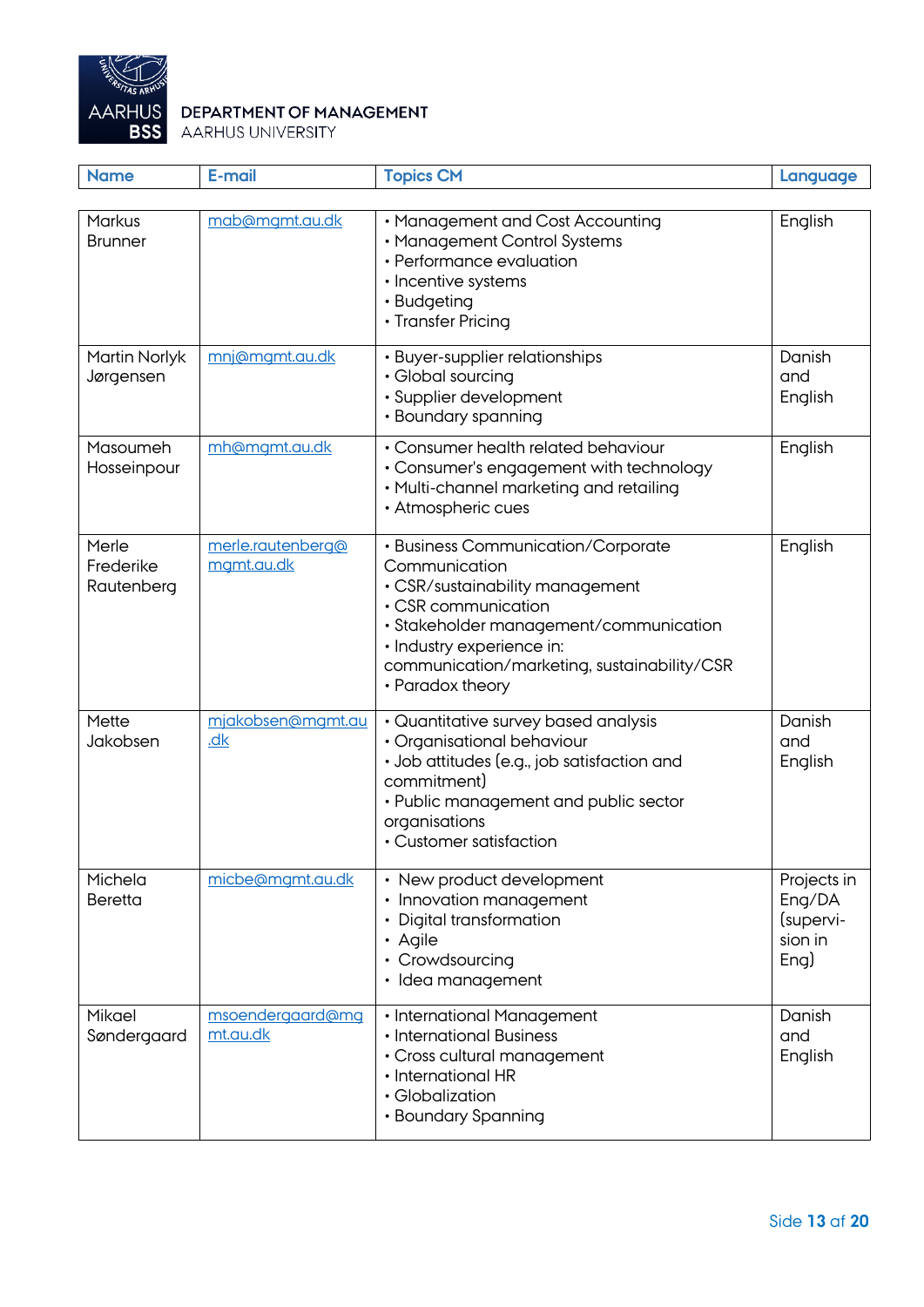

| <b>Name</b>         | E-mail                        | <b>Topics CM</b>                                                                                                                                                                         | Language                 |
|---------------------|-------------------------------|------------------------------------------------------------------------------------------------------------------------------------------------------------------------------------------|--------------------------|
|                     |                               |                                                                                                                                                                                          |                          |
| Mona Toft<br>Madsen | mtm@mgmt.au.dk                | • Organizational Change<br>• Management roles and identities<br>• Leadership<br>• Managerial Discourses<br>• Process Consultation                                                        | Danish<br>and<br>English |
| Morena<br>Rivato    | mor@mgmt.au.dk                | • Crowdfunding/Crowdsourcing<br>• Predictive analytics<br>· Text mining/Natural Language Processing<br>• Panel Data methods<br>• Web scraping<br>• Machine Learning methods              | English                  |
| Morten<br>Jakobsen  | mja@mgmt.au.dk                | • Cost management<br>· Management accoun??ng<br>• Performance measurement<br>• Management control systems                                                                                | Danish<br>and<br>English |
| Nicole<br>Siebold   | Nicole.siebold@mamt<br>.au.dk | · Social entrepreneurship<br>· Sustainable entrepreneurship<br>· Social venture growth<br>· Social impact<br>• Business models, social business models, and<br>business model innovation | English                  |
| <b>Niels Hansen</b> | nh@mgmt.au.dk                 | • Negotiation                                                                                                                                                                            | Danish<br>and<br>English |
| Nikolaj Kure        | nku@mgmt.au.dk                | · Organizational change<br>• Change communication<br>• Qualitative methods<br>• Philosophy of science<br>• New economic theories<br>• Ecological economics<br>• Management accounting    | Danish<br>and<br>English |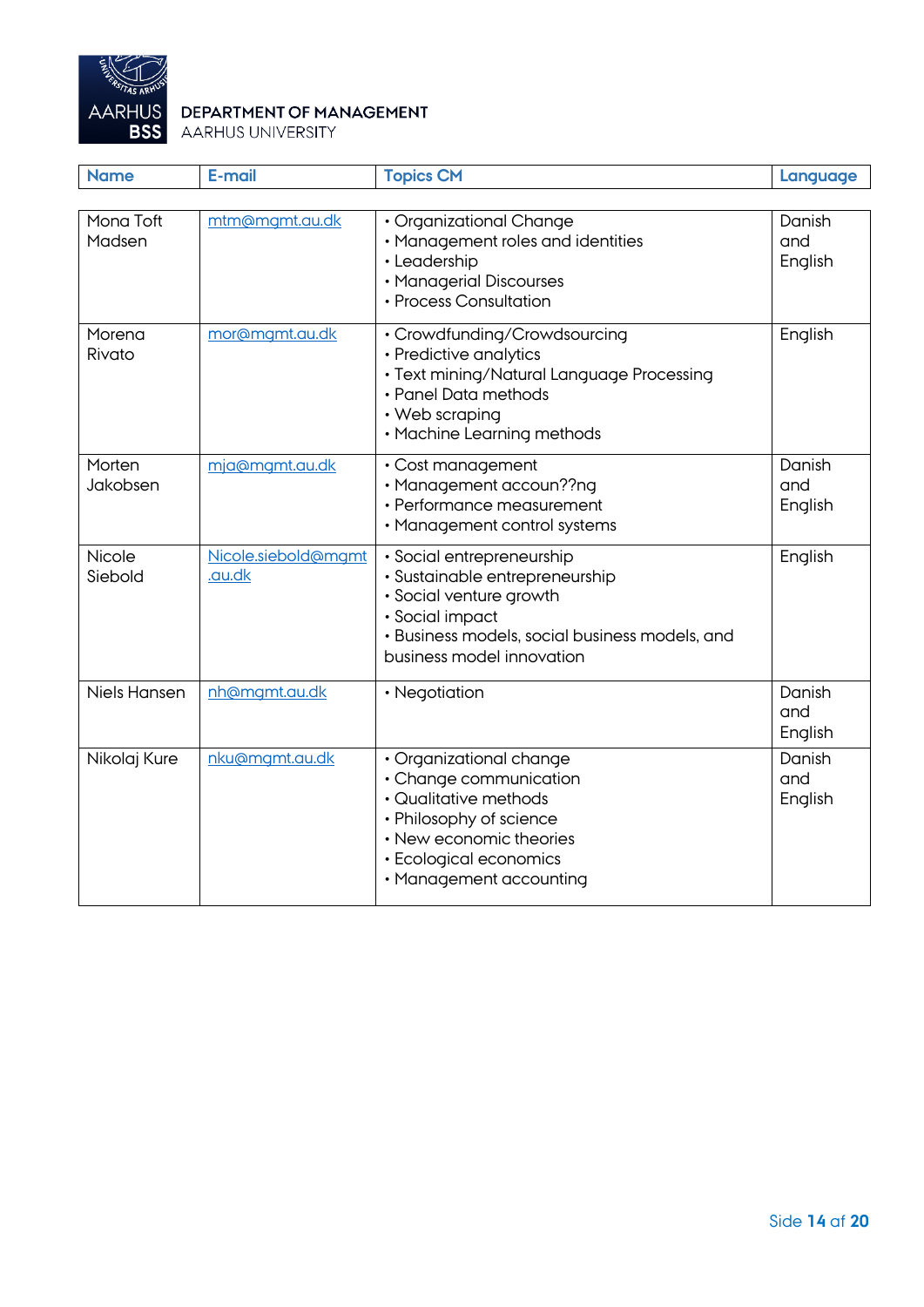

| <b>Name</b>            | E-mail             | <b>Topics CM</b>                                                                                                                                                                                                                                                                                                                                                                                                                                                           | Language                 |
|------------------------|--------------------|----------------------------------------------------------------------------------------------------------------------------------------------------------------------------------------------------------------------------------------------------------------------------------------------------------------------------------------------------------------------------------------------------------------------------------------------------------------------------|--------------------------|
|                        |                    |                                                                                                                                                                                                                                                                                                                                                                                                                                                                            |                          |
| Oana<br>Vuculescu      | oanav@mgmt.au.dk   | • Strategy<br>· Innovation management<br>• Organization behaviour<br>• Open innovation<br>• Crowdsourcing/Ideation platforms/Innovation<br>contests<br>• Citizen science<br>· Breakthrough technologies<br>• Block chain technologies/and applications<br>• Digital transformation<br>• AI, ML (i.e. business transformation, business<br>models, applications)<br>• Big data<br>• Methods: quantitative, qualitative, simulations<br>(ABM, Monte Carlo, NK)<br>• Chatbots | English                  |
| Panagiotis<br>Mitkidis | pm@mgmt.au.dk      | • Business Psychology<br>• Behavioural Economics and Decision Making<br>• Organisational Behaviour and Culture<br>• Moral Psychology and Business Ethics<br>• Environmental and Health Psychology<br>• Experimental Design (Lab-Field)                                                                                                                                                                                                                                     | English                  |
| Per Svejvig            | psve@mgmt.au.dk    | • Project Management and Project Studies<br>• Rethinking Project Management<br>· Benefit Realization Management<br>• Project Value Creation<br>• Project management of complex IS/IT projects<br>• ERP / Enterprise Systems implementation and<br>use with technical and organizational aspects<br>· Managing IT-enabled change<br>• Outsourcing                                                                                                                           | Danish<br>and<br>English |
| Per Blenker            | blenker@mgmt.au.dk | • Entrepreneurship<br>• Intrapreneurship<br>• Enterprise<br>• Entrepreneurship education<br>• Education and learning<br>• Entrepreneurial learning                                                                                                                                                                                                                                                                                                                         | Danish<br>and<br>English |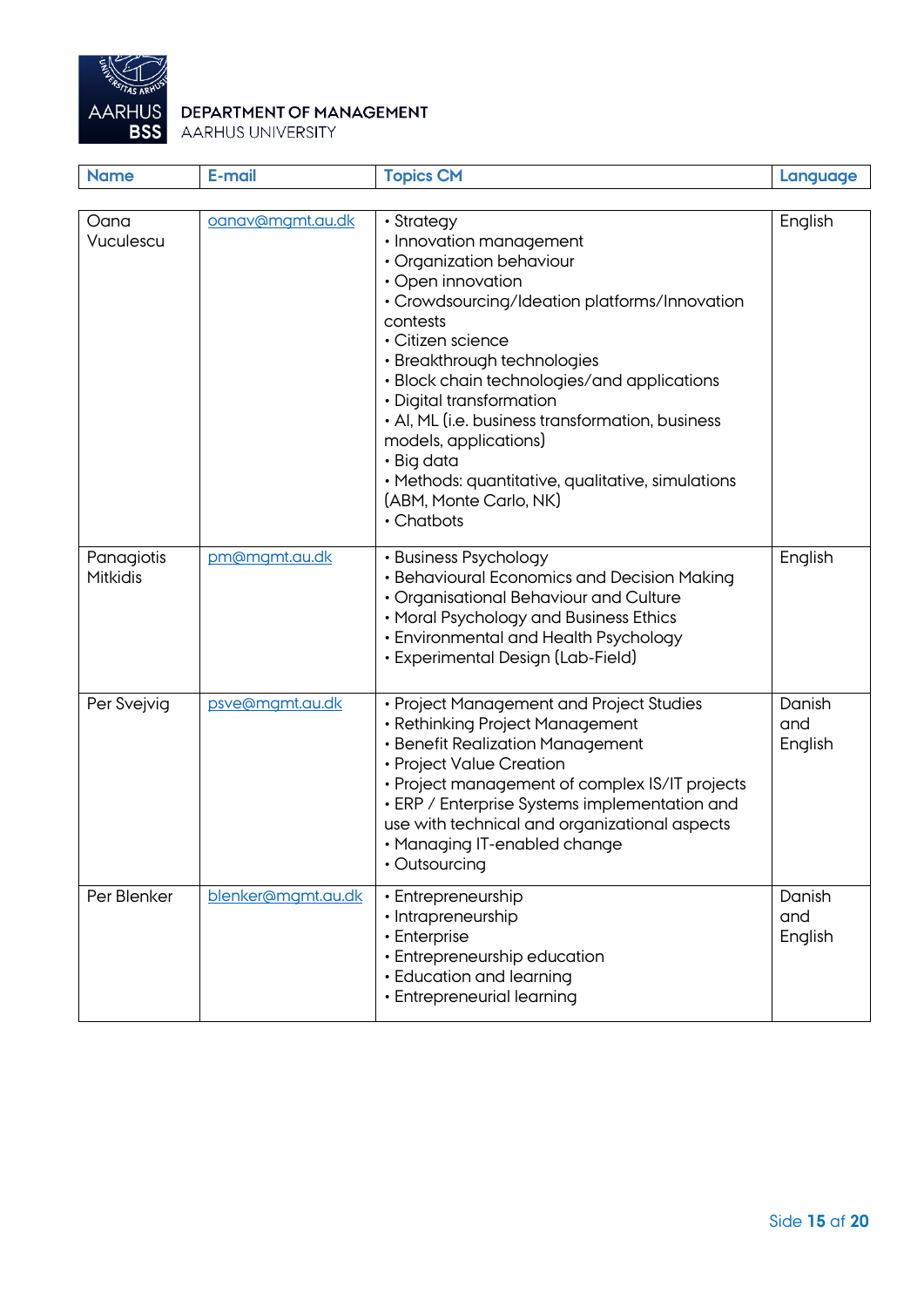

| <b>Name</b>                        | E-mail                        | <b>Topics CM</b>                                                                                                                                                                                                                                                                                                     | Language                 |
|------------------------------------|-------------------------------|----------------------------------------------------------------------------------------------------------------------------------------------------------------------------------------------------------------------------------------------------------------------------------------------------------------------|--------------------------|
|                                    |                               |                                                                                                                                                                                                                                                                                                                      |                          |
| Pernille Smith                     | Pernille.smith@mgmt.<br>au.dk | • Digital transformation<br>• Innovation management<br>• Knowledge management<br>• Knowledge transfer<br>• Open innovation<br>· Interdisciplinary collaboration<br>$\cdot$ Teams<br>• Leadership<br>· Identity<br>• Change management<br>• Organisational behaviour<br>• Qualitative methods<br>· Self-managed Teams | Danish<br>and<br>English |
| Polymeros<br>Chrysochou            | polyc@mgmt.au.dk              | • Brand management<br>• Marketing communications<br>· Packaging design<br>• Food and health marketing<br>• Al and technology acceptance<br>• Experimental and preference methods                                                                                                                                     | English                  |
| Povl Erik<br>Rostgaard<br>Andersen | ros@mgmt.au.dk                | • Implementering af IT-løsninger<br>· Systemudvikling<br>· Information resource management<br>· Procesbeskrivelser og -optimering IT-strategi<br>• E-commerce<br>• Evaluering og effektvurdering af IT-løsninger<br>• Projektstyring og -ledelse                                                                     | Danish<br>and<br>English |
| <b>Rahul Anand</b>                 | ranand@mgmt.au.dk             | • Corporate Strategy<br>• Divestments<br>• Corporate Governance in Emerging Economies<br>• Gender diversity on Boards<br>• Family Business Strategy<br>• International Business<br>• Corporate Social Responsibility                                                                                                 | English                  |
| Raian Burgos<br>Razal              | rr@mgmt.au.dk                 | • Brand sociopolitical purpose and<br>$\cdot$ activism<br>• Consumer culture and brands<br>· Gender, sexualities and marketing<br>• Diversity, equity and inclusion in marketing<br>• Qualitative methods                                                                                                            | English                  |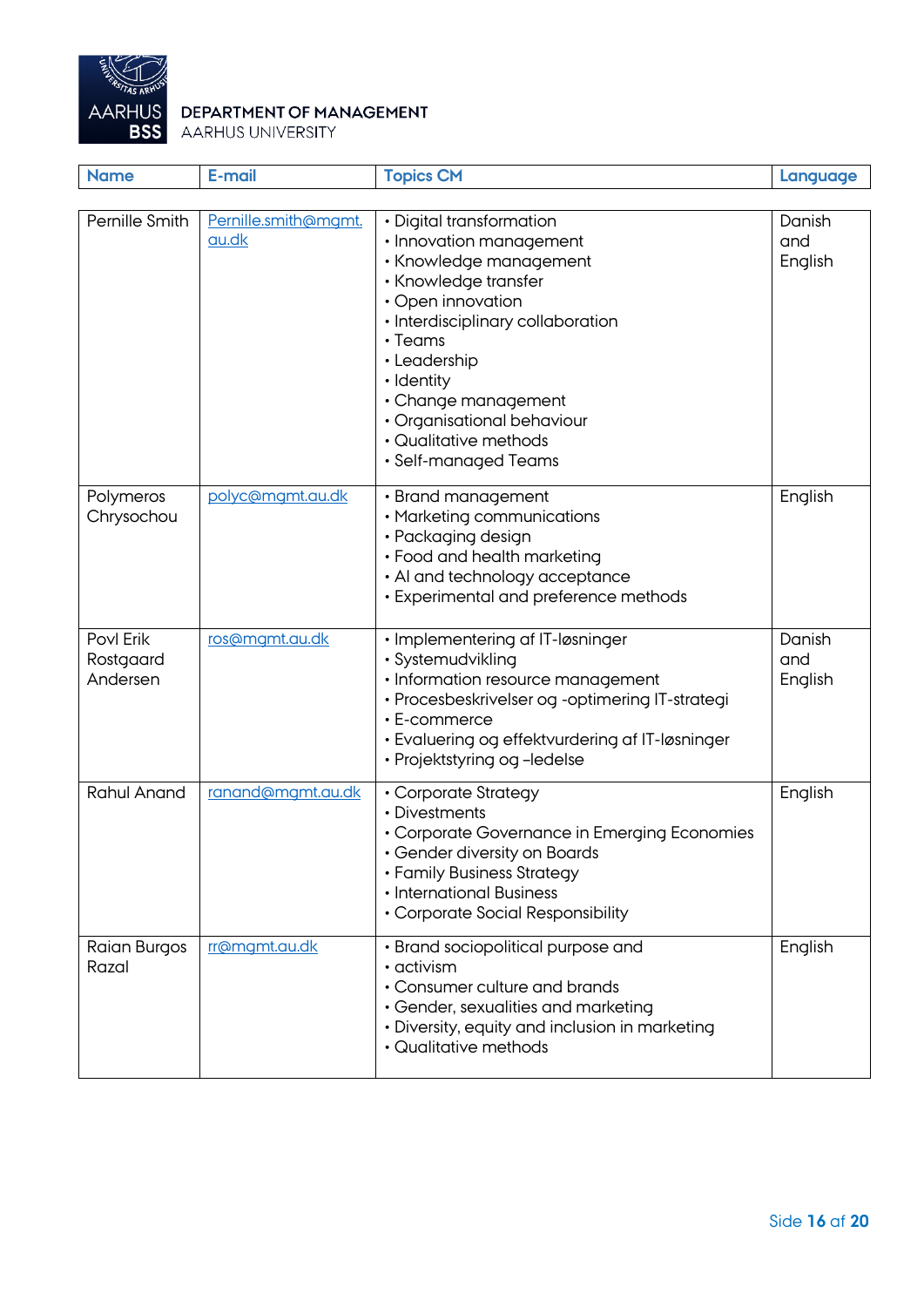

| <b>Name</b>                  | E-mail             | <b>Topics CM</b>                                                                                                                                                                                                                                                                                                                                                                                                                                  | Language                 |
|------------------------------|--------------------|---------------------------------------------------------------------------------------------------------------------------------------------------------------------------------------------------------------------------------------------------------------------------------------------------------------------------------------------------------------------------------------------------------------------------------------------------|--------------------------|
| Robert<br>Ormrod             | rormrod@mgmt.au.dk | • Political marketing<br>· Stakeholder management<br>• Business-to-Consumer marketing<br>• Business-to-Business marketing<br>· Social marketing<br>• Crisis management<br>• Branding<br>• Marketing in the postmodern world<br>• Online marketing<br>· Social media marketing                                                                                                                                                                     | Danish<br>and<br>English |
| Robson<br>Rocha              | rocha@mgmt.au.dk   | General Topis: Strategizing in Multinational<br>Corporations and Internationalization Strategies<br>• Entry modes strategies<br>• International Management<br>· Sustainability (renewable energy, circular<br>economy and the management of natural<br>resources)<br>· International Transfer of knowledge in<br><b>Multinational Corporations</b><br>• Multinationals in Emerging markets                                                        | Danish<br>and<br>English |
| Sahar Sattari                | Sahar@mgmt.au.dk   | • Project management<br>· Mega/major project management (including<br>project/program governance; public<br>infrastructure projects; governance-as-practice;<br>multilevel project governing)<br>• Project-as-practice<br>· Governance-as-practice<br>• Power and planning<br>· Qualitative research methods/approach<br>(including ethnography, observation, phronetic<br>approach, interviews (expert, focus group)<br>discourse analysis etc.) | Danish<br>and<br>English |
| Sarah Maria<br>Lysdal Krøtel | smlk@mgmt.au.dk    | • Organisation theory<br>• Organisational change<br>· Organisational behaviour<br>• Quantitative methods<br>• Management<br>• Public management<br>• Human resource management                                                                                                                                                                                                                                                                    | Danish<br>and<br>English |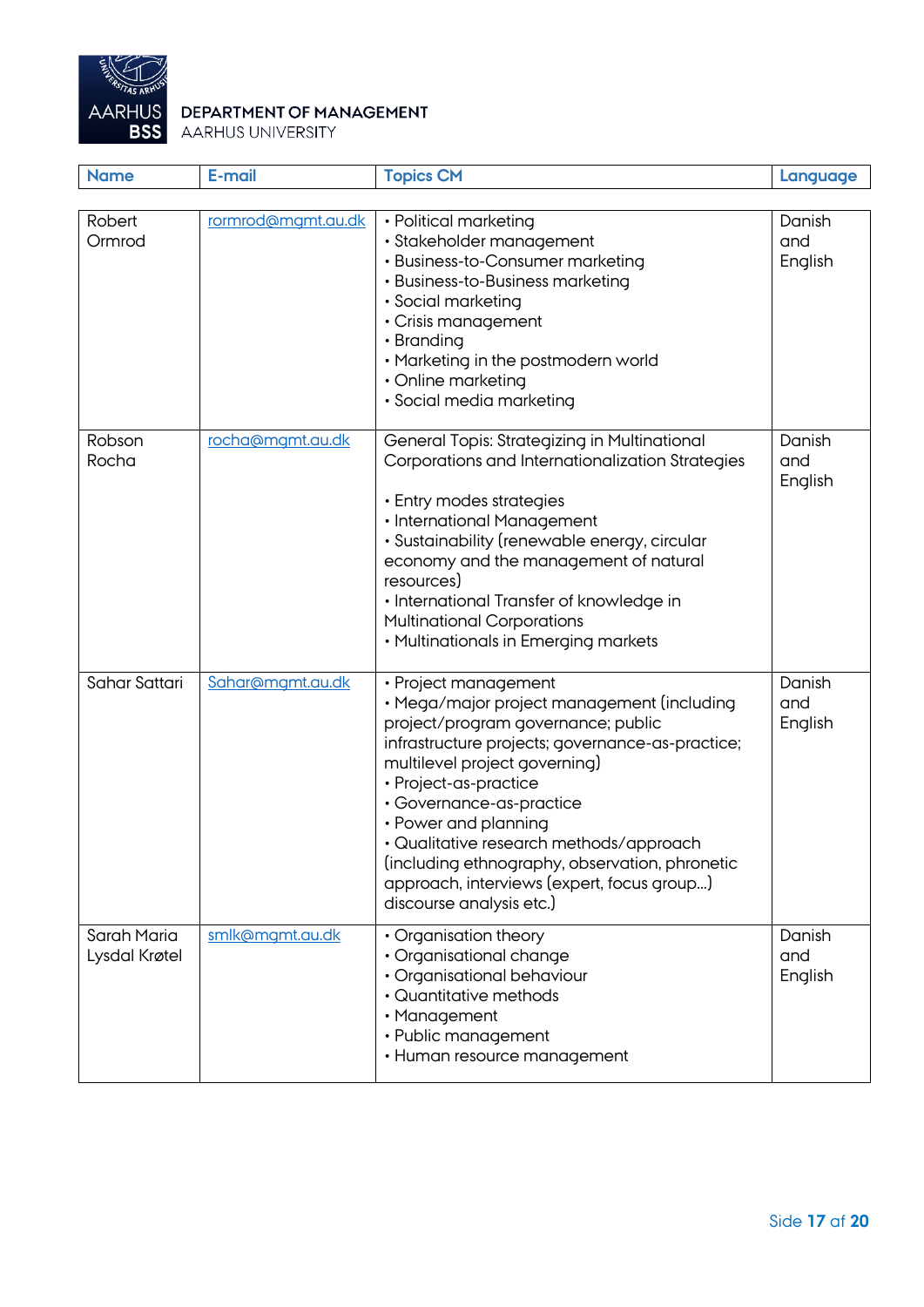

| <b>Name</b>                     | E-mail                       | <b>Topics CM</b>                                                                                                                                                                                                                           | Language                 |
|---------------------------------|------------------------------|--------------------------------------------------------------------------------------------------------------------------------------------------------------------------------------------------------------------------------------------|--------------------------|
| Sascha<br>Steinmann             | sst@mgmt.au.dk               | • Retail Management<br>• Multi Channel Marketing and Retailing<br>• E-, M-Commerce, and Mobile Services<br>· Digitalisation<br>• Consumer Behaviour/Consumer Psychology<br>• Branding<br>· Social Media<br>• Marketing Research            | English                  |
| Sebastian<br>Florander<br>Smidt | ss@mamt.au.dk                | • Organizational Behavior<br>• Leadership<br>• Followership                                                                                                                                                                                | Danish<br>and<br>English |
| Shahab<br>Kazemi                | shahab.kazemi@mq<br>mt.au.dk | • Data Science<br>• Text Mining<br>• Machine Learning                                                                                                                                                                                      | English                  |
| Signe<br>Hedeboe<br>Frederiksen | signehf@mgmt.au.dk           | • Entrepreneurship<br>• Start-ups and new venture creation<br>• Entrepreneurial learning and education<br>· Identity<br>• Culture<br>· Organizational behavior<br>• Qualitative methods                                                    | Danish<br>and<br>English |
| Sonja<br>Perkovic               | sp@mgmt.au.dk                | • Behavioral Economics<br>• Nudging<br>• Neuroeconomics<br>• Consumer Behavior<br>• Moral Psychology<br>• Quantitative Research Methods                                                                                                    | Danish<br>and<br>English |
| Sophie<br>Esmann<br>Andersen    | sea@mamt.au.dk               | • Brand Management<br>· Consumption studies<br>• CSR & sustainability<br>• Employer brand management<br>· Strategic communication<br>• Qualitative methods                                                                                 | Danish<br>and<br>English |
| Søren Erik<br>Nielsen           | sen@mgmt.au.dk               | • IT-project management<br>• General project management<br>• Change management<br>· IT-implementation<br>· Systems development (SCRUM and agile<br>processes versus models based on water-fall<br>thinking)<br>• Requirement specification | Danish<br>and<br>English |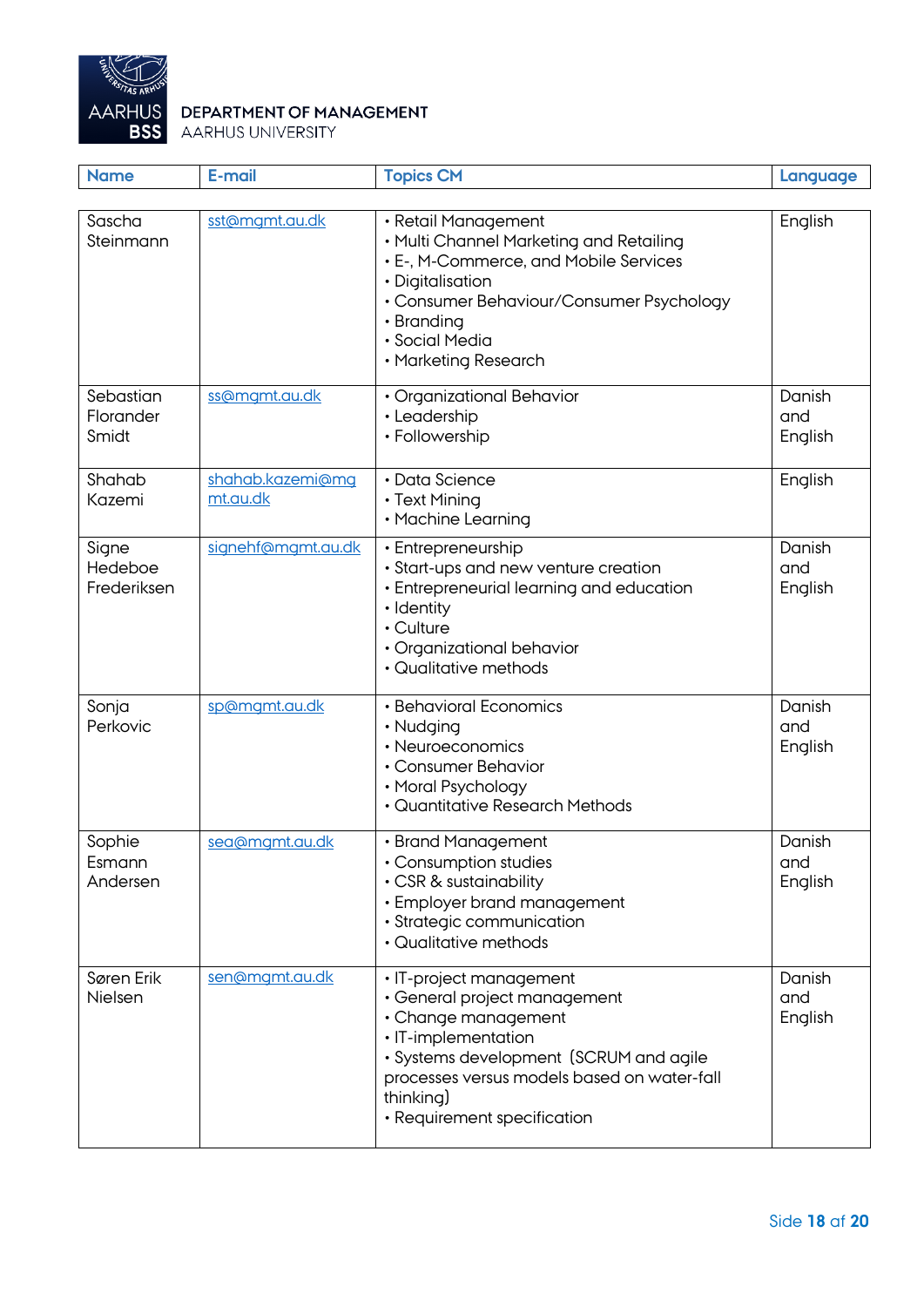

| <b>Name</b>               | E-mail                        | <b>Topics CM</b>                                                                                                                                                                                                                                                                   | Language                 |
|---------------------------|-------------------------------|------------------------------------------------------------------------------------------------------------------------------------------------------------------------------------------------------------------------------------------------------------------------------------|--------------------------|
|                           |                               |                                                                                                                                                                                                                                                                                    |                          |
| Stefan<br>Schaper         | stefan.schaper@mq<br>mt.au.dk | • Management and Cost Accounting<br>• Non-financial Disclosure and KPIs<br>• Knowledge Management and Intellectual<br><b>Capital Statements</b><br>• Business Model and Risk Management Reporting<br>• CSR and Modern Slavery Statements                                           | English                  |
| Sune<br>Dueholm<br>Müller | sdm@mgmt.au.dk                | • Digital transformation<br>· Digital innovation<br>· Artificial Intelligence<br>• Information Systems<br>• Process innovation<br>• Business model innovation<br>• Health IT                                                                                                       | Danish<br>and<br>English |
| Susan<br>Hilbolling       | susan@mgmt.au.dk              | · Innovation management/strategy<br>· Open/collaborative innovation<br>· Digital innovation/transformation<br>• Platform ecosystems<br>• Design thinking<br>• Qualitative methods                                                                                                  | English                  |
| Susanne<br>Pedersen       | suspe@mgmt.au.dk              | • Consumer behaviour<br>· Consumer psychology<br>• Marketing communication<br>· Children, adolescents, families<br>· Sustainability<br>• Health<br>• Qualitative and quantitative methods                                                                                          | Danish<br>and<br>English |
| <b>Ting Huang</b>         | hting@mgmt.au.dk              | · Organizational studies<br>• Diversity and leadership<br>• Government-firm relations<br>• Environmental issues/ Sustainability<br>• Public management<br>• Quantitative and Qualitative                                                                                           | English                  |
| Tino Bech-<br>Larsen      | tib@mgmt.au.dk                | · Market orientation<br>• Marketing and sustainability<br>• Branding and identity<br>• Consumer behaviour<br>• The service logic of marketing<br>• Health and fitness marketing<br>• Commercial marketing BtBtC<br>• Cross-cultural marketing<br>• Integrated market communication | Danish<br>and<br>English |